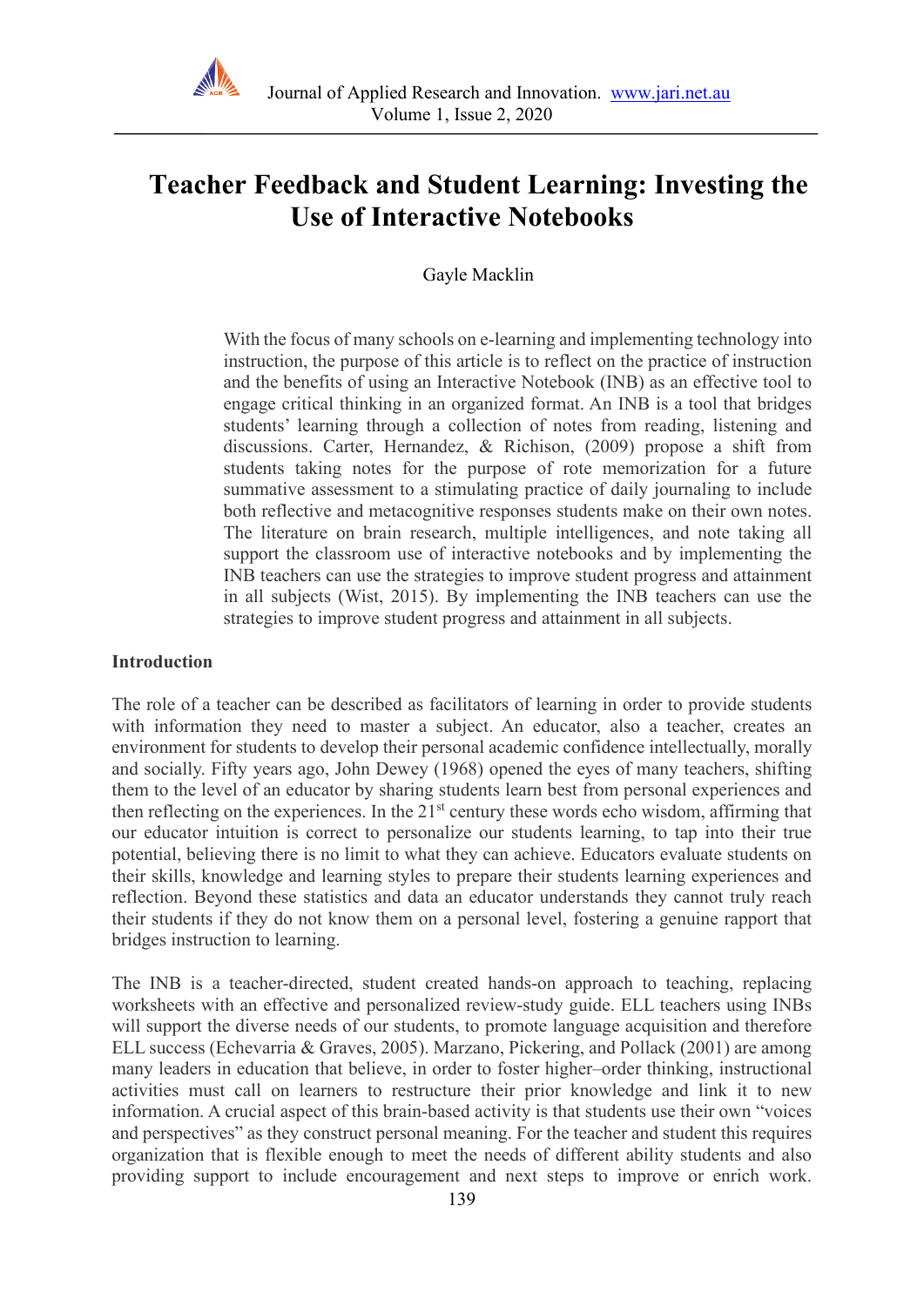

Collectively, at the end of the year, students have created an individualized textbook of their learning and personal growth, and for teachers the INB is evidence of learning (i.e. the student's personal portfolio). "Students treasure their interactive notebooks because they are personal and reflective; teachers value them because they represent a simple yet powerful method for helping students learn" (Waldman and Crippen, 2009).

# **The Set-Up - Organization**

Using a spiral bound exercise book, students set up their INB following an agreed structure for continuity and simplicity. First, students write Title Page, their name, subject, teacher and school name. Added next is the Table of Contents (TOC), very similar to a book with three columns, each line with page number, title and date. A replica of the INB TOC is posted prominently on the wall and is added to daily informing students of work added if they were absent. Students number each page in the book after the TOC. The left side of the INB is for odd numbers, the right side even numbers, clearly marked on the upper outer margin of each page to locate information quickly, again like a book. The structure to the INB on the right side is for the teacher's input. Using a blue/black pen or pencil the teacher adds pertinent class information including class information/notes, lab activities, functional text, vocabulary, film or video notes, answers to posed questions. The left side is for students and is known as the output. The student completes this side using color to add their learning notes including concept maps, brainstorming, group activities, flowcharts, mind maps, summaries, drawings, data and graphs, assessments, reflections, Review and Preview (RAP), Work it Out (WIO) and Words of Wisdom (WoW). This interaction is not directed by the teacher in any way other than a list of possible options for the various methods from which a student may want to choose" (Ludewig, 2006). The students' INB format is the first step in organization, the second is the information recorded from teacher instruction and student output.

Let us now briefly turn to the three key mechanisms that are foundational to the implementation of the INB, namely Note Taking, Higher Level Thinking and Feedback/Feed Forward.

## **Note Taking**

The prominent skill students develop is the writing of authentic notes, not copying from texts, but recording information that has meaning and value. The Cornell method is systematic and a great way for students to organize their learning. Researchers Pauk & Owen (2005) report that students choosing to not write any notes forget 60% within two weeks, however if some notes are taken the recall and long-term memory increases to 60%. Using the Cornell method, the percentages increase to 90-100%, with indefinite recall. In 1949 Pauk, frustrated with students' low-test scores, began to analyze the problem and determined note taking was the culprit. He found with students' notes being words on a page they studied to pass a test proved to be an ineffective method (Pauk & Owen, 2005). Pauk developed a simple format for all students to follow, dividing the page into three sections, one for class notes, one for questions and one for summary. This format has been adjusted for the INB as the right page is the teacher input and left page is the student side, output. Following the structure of Cornell Notes, the last five lines on the right side is for the plenary with students writing either a summary or answer the Essential Questions, similar to an exit slip.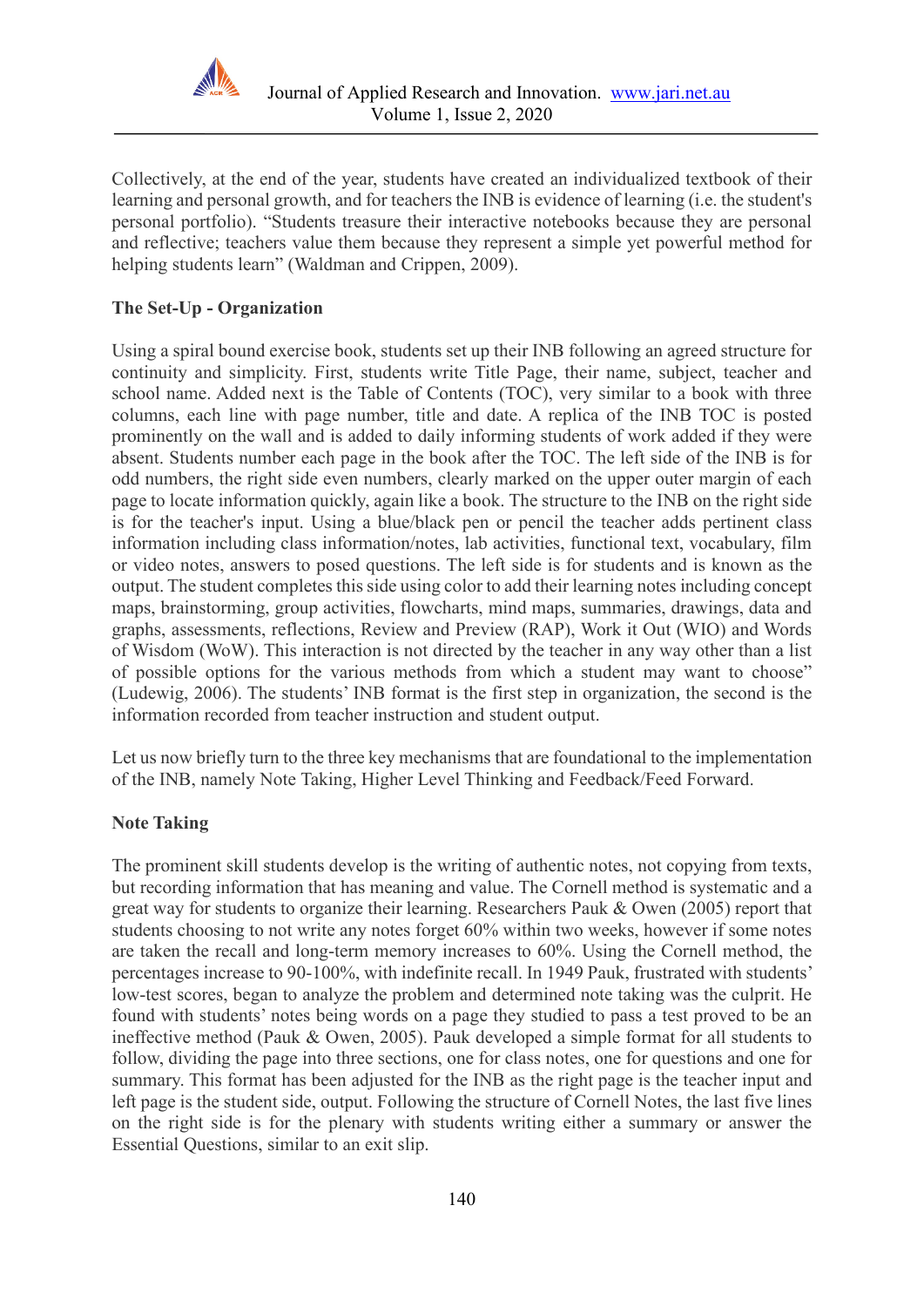

Writing and taking notes:

*"for students, becomes an active process. These notebooks invite students to become engaged in their learning. Students will spend some time passively recording ideas from the board, but most of their time doing something with ideas-putting them into their own words, searching for implication or assumptions, transforming words into visuals, finding the main point of a political cartoon, etc. This is especially true of the left side of the notebook, which is reserved for their active exploration of social studies ideas". ("Overview for interactive notebook," n.d.)*

In respect to student note taking, research suggests the pen is mightier than the laptop, with writing by hand being a necessary tool for students' motor development (James & Gauthier, 2006; James, 2010; Berninger, 2012) and children consistently write better, faster and more with a pen (Berninger, 2012). However, the INB is not to replace a laptop. The research of how students learn, and the benefits of cathartic writing go beyond the skill of forming letters and tapping keys. Saperstein Associates (2012) state that handwriting is a foundational skill that can influences students reading, writing, language use and critical thinking.

# **Higher Level Thinking**

For students to understand and think through content, teachers' instruction needs to be driven by questioning at varied levels to reach all students' academic levels. Despite the potential of questioning to increase students' cognitive engagement, several studies indicate that the vast majority of classroom questioning hovers at the lower rungs of cognitive demand (Barba and Cardinale 1991; Özerk 2001). The art of questioning is not as easy as many teachers believe. The importance of the question or inquiry is the interaction between the content taught – characterized by factual, conceptual, procedural, and metacognitive knowledge – and the thought processes used in learning (Hess, Jones, Carlock & Walkup, 2009). Ken Huges (n.d) compares Blooms, Costa and Webb inquiry practices and outlines there is a clear correlation of levels and can be categorized by:

- 1. low: gather information,
- 2. mid-level: process information, and
- 3. high: to apply information gained in a new way.

Kuhn (2005) poses the argument that students must develop skills of inquiry and of argument as a way of becoming independent thinkers and learners. Students' learning to think critically is to not only responding to higher level questions, but to ask higher levels of questions. These higher-level questions posed by peers in small groups are a different level of engagement as student conversation extends to foster students' social skills.

The link between student's emotions and learning is a link to students' long-term memory learning. Teachers do not have to be experts on the six sections of the brain or know that neurons affect the dendrite to the synapse, but they do need to understand that they have about 15 seconds to move the information from short-term memory to long-term memory before it is discarded (Tileston, 2004).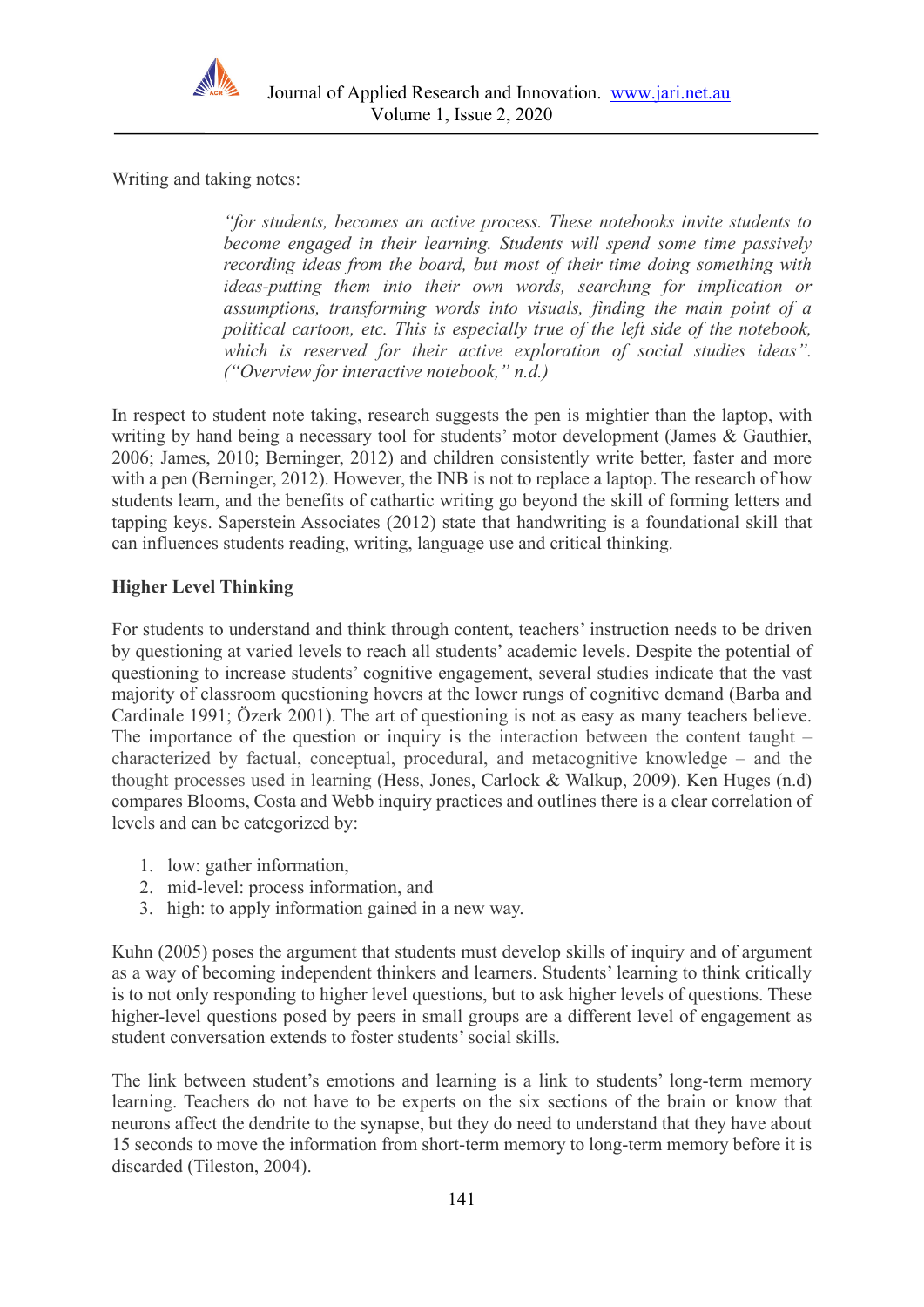

There are three elements to accomplish student long-term memory: planning, discussion, and reflection. Firstly, teacher planning Essential Questions that require students to use both sides of their brain to make sense and find meaning. By tapping into the emotions of real-life experiences, the short-term information will shift to long term memory. Secondly, student interaction with their peers through small groups facilitate discussion. Examples of these discussions include the Socratic Seminar, discussion on reading, Philosophical Chairs, a twosided debate and Four Corners debate. The third element is reflection, a synthesis of when students connect the learning to find new meaning, taking the input from the right side to output on the left side. For some students, this may be isolated in one subject, however the true goal would be for students to make connections across multiple curriculum areas. All three elements in action are what make the INB interactive and help students shifting from short-term memory to long-term memory learning.

It is true we, still to this day, we do not truly understand the brain and all its capacities. However, neurosciences have helped with understanding the learning process and how teachers can improve instruction with a better awareness of how the brain learns. Patricia Wolfe (2012) states with the current research of how the brain works, we can effectively match teaching practice with brain function. Every teacher would benefit from reading Wolfe's (2010) book *Brain Matters* to study the brain, including the anatomy, physiology and biology of the brain into context with teaching and learning, including examples of real classroom applications.

## **Feedback and Feedforward**

Sheffield University has reviewed many studies on the impact of teacher feedback to students and the research tells us only one approach works, to include feedback with feedforward (Sheffield Hallam University, 2017). Feedback has many forms. Typically, it is providing to students' accuracy of their work, one-way disclosure. Feedforward is a constructive and supportive step that develops a relationship with the student as a means to develop their skills. Introduced this year students and teachers used editing symbols for students to correct their own errors and misconceptions. Students also corrected their own formatives, to again work through their thinking, discuss the content and, through writing, move the learning to long-term memory. The role of feedback in the INB takes many forms including student accountability to participate in their learning by making improvements to their work, teachers empowering students to intrinsically learn for their own benefit. The key feature with including feedback with feedforward comments provide students with significant appraisal experience as part of the pedagogical design (Sadler 1989). This changes the relationship of receiving only passive feedback with students to directly involving them in their development, understanding different levels of quality of work and how to achieve the next step.

## **Findings and Implications**

The response to the INBs in Middle School was positive by both teachers and students. Identified early by teachers, students lacked skills in notetaking, other than copying from the board. It was a transition for students to write simplified notes, questions to the instruction and summarizing at the end of class. Students reported they like the format with a TOC, as it is easy to identify when entries and possible missed work. Cornell note format, which was a new format for students, proved to be easy to adapt and many students implemented into other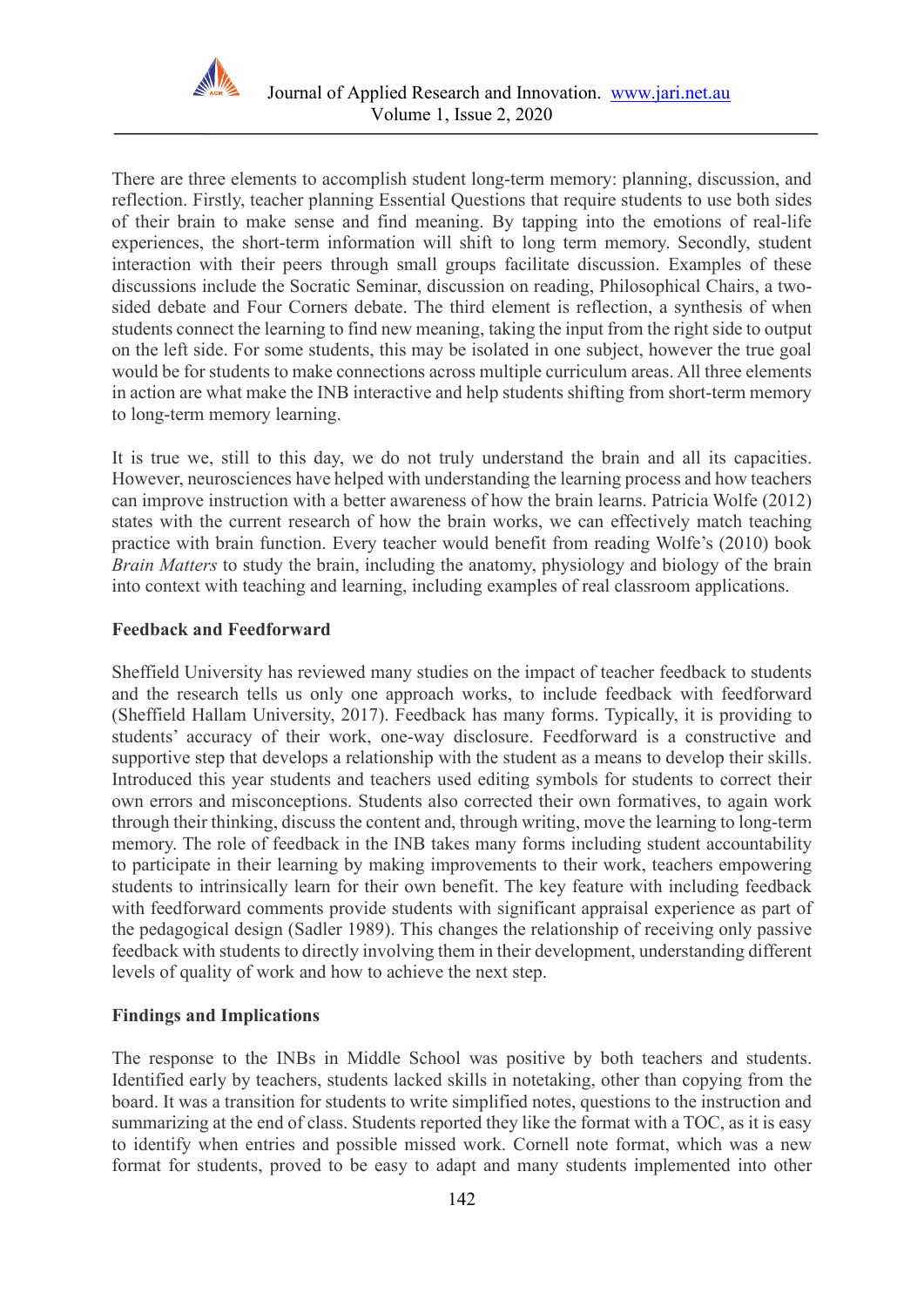

subjects not using the INB format. Teacher's stated that the process of setting up and teaching the format was a challenge. However, now noting some of this was due to their understanding of the INB, many staff believe this process will go smoother next year as it will start at the beginning of first week of school with all teachers expected to use it daily use. Everyone involved in the INB project is unanimous is using one format of the INB to make the use consistent and students to take more responsibility of their learning. Teachers in their next year planning have included the INB, the set-up and lessons on Learning Outcomes. The INB contract to be signed by students, parents and teachers has been translated. It explains to parents the purpose and benefit of the INB. With the inconsistency of the use of the INB during 2016/2017, the one component that will help drive accountability in using the INB is building towards sharing it as part of the student-parent conferences next year.

## **Conclusion**

At its best, an interactive notebook provides a varied set of strategies to create a personal, organized, and documented learning record, in addition to presenting techniques for design, implementation, and assessment (Crippen et al., 2009). Interactive notebooks are designed to foster thinking, writing, and documenting learning in a variety of formats. Working within the interactive notebook, students become aware of the knowledge and skills required to control their learning—an understanding that can contribute to confidence and feelings of empowerment (Pajares, 1996). Students with the support of their teacher and peers will link their learning to real world applications, essential questions and long-range goals, especially when it is culturally relevant. "Children learn best when they are actively involved in their subject matter; they want to have the opportunity to work directly with materials and media; and in the arts, these strengths and inclination almost always translate into the making of something" (Gardner, 1993). For a successful implementation of the INB teachers need to have training of how to incorporate the INB into instruction time through thoughtful planning. The research demonstrates there is immense support for students to use the INB for its personalized learning, balance of input and output, encouraging group work and can be effective in classroom management. All can agree that the INB teaches students organization and to take pride in their work, their progress and success throughout the year.

#### **References**

Berninger, V. (2012), "Evidence-Based, Developmentally Appropriate Writing Skills K–5: Teaching the Orthographic Loop of Working Memory to Write Letters So Developing Writers Can Spell Words and Express Ideas." Presented at Handwriting in the 21st Century?: An Educational Summit, Washington, D.C., January 23, 2012.

Carter, M. J., Hernandez, A. C., & Richison, J. D. (2009). *Interactive notebooks and english language learners.*  Retrieved June 05, 2017, from <http://www.heinemann.com/> products /E02611.aspx

Crippen, C., & J., K. (2009, January 1). *Integrating interactive notebooks: a daily learning cycle to empower students for science*. The Science Teacher, 51-55.

Dewey, J. (1968). *Democracy and education: an introduction to the philosophy of education.* New York: Free Press

Echevarria, J., & Graves, A. (2005) *Curriculum adaptations: academic success for english language learners:*